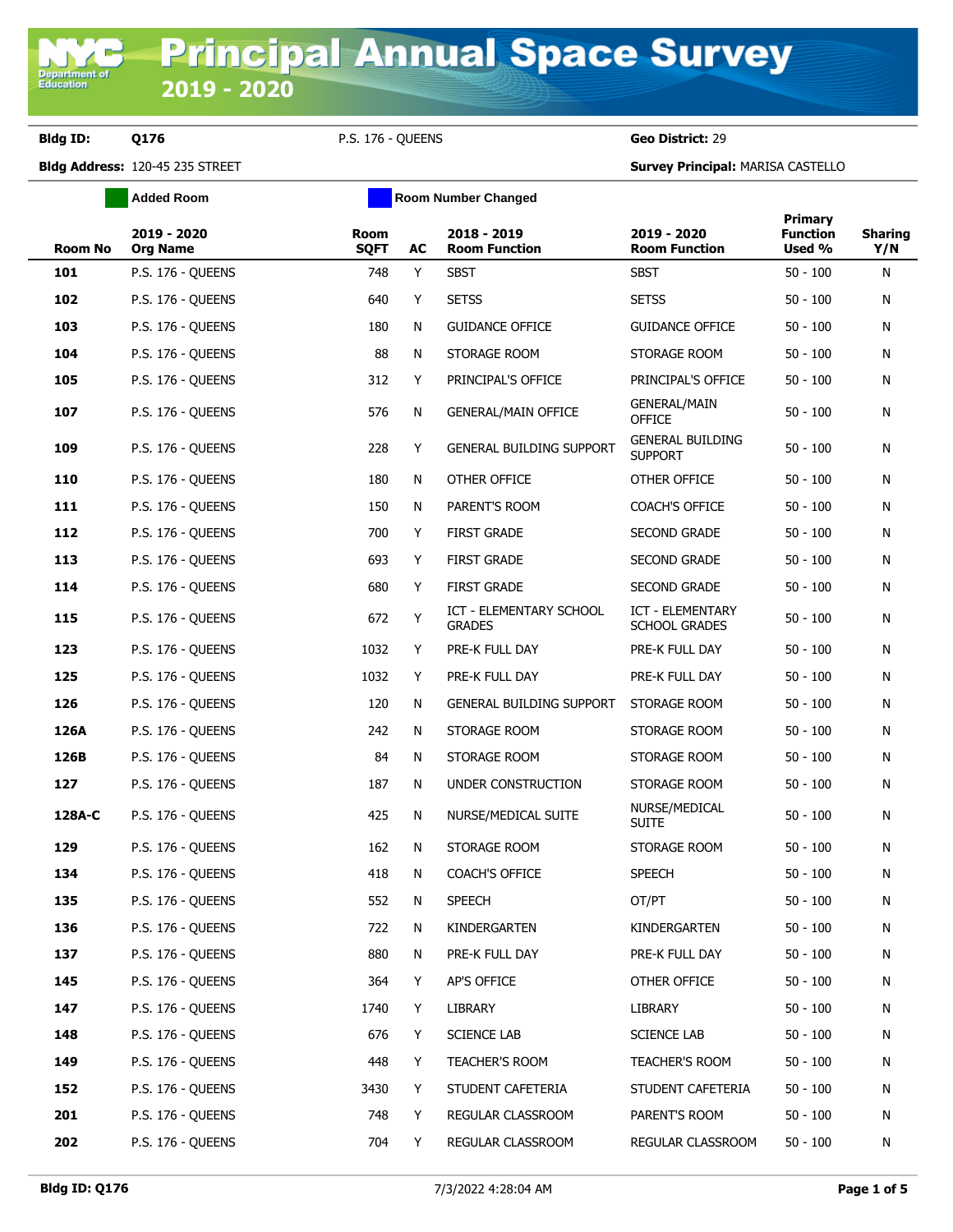**Bldg ID: Q176** P.S. 176 - QUEENS **Geo District:** 29

**Added Room Room Room Number Changed** 

| <b>Room No</b> | 2019 - 2020<br><b>Org Name</b> | Room<br><b>SQFT</b> | AC | 2018 - 2019<br><b>Room Function</b>             | 2019 - 2020<br><b>Room Function</b>                       | Primary<br><b>Function</b><br>Used % | <b>Sharing</b><br>Y/N |
|----------------|--------------------------------|---------------------|----|-------------------------------------------------|-----------------------------------------------------------|--------------------------------------|-----------------------|
| 203            | P.S. 176 - QUEENS              | 704                 | Y  | <b>RESOURCE ROOM</b>                            | NON-D75 SPED<br><b>CLASSROOM</b>                          | $50 - 100$                           | N                     |
| 204            | <b>P.S. 176 - QUEENS</b>       | 78                  | Y  | STORAGE ROOM                                    | OTHER OFFICE                                              | $50 - 100$                           | N                     |
| 206            | P.S. 176 - QUEENS              | 171                 | Y  | STORAGE ROOM                                    | STORAGE ROOM                                              | $50 - 100$                           | N                     |
| 207            | <b>P.S. 176 - QUEENS</b>       | 850                 | Y  | ART ROOM                                        | ART ROOM                                                  | $50 - 100$                           | N                     |
| 212            | <b>P.S. 176 - OUEENS</b>       | 704                 | Y  | <b>SECOND GRADE</b>                             | ICT - ELEMENTARY<br><b>SCHOOL GRADES</b>                  | $50 - 100$                           | N                     |
| 213            | <b>P.S. 176 - QUEENS</b>       | 770                 | Y  | ICT - ELEMENTARY SCHOOL<br><b>GRADES</b>        | THIRD GRADE                                               | $50 - 100$                           | N                     |
| 214            | P.S. 176 - QUEENS              | 748                 | Y  | SECOND GRADE                                    | THIRD GRADE                                               | $50 - 100$                           | N                     |
| 215            | <b>P.S. 176 - QUEENS</b>       | 704                 | Y  | <b>SECOND GRADE</b>                             | THIRD GRADE                                               | $50 - 100$                           | N                     |
| 216            | <b>P.S. 176 - QUEENS</b>       | 108                 | N  | <b>GENERAL BUILDING SUPPORT</b>                 | <b>GENERAL BUILDING</b><br><b>SUPPORT</b>                 | $50 - 100$                           | N                     |
| 219            | P.S. 176 - QUEENS              | 168                 | N  | <b>GENERAL BUILDING SUPPORT</b>                 | <b>GENERAL BUILDING</b><br><b>SUPPORT</b>                 | $50 - 100$                           | N                     |
| 220            | P.S. 176 - QUEENS              | 312                 | Y  | OTHER OFFICE                                    | STORAGE ROOM                                              | $50 - 100$                           | N                     |
| 221            | P.S. 176 - QUEENS              | 264                 | Y  | TEACHER'S ROOM                                  | AP'S OFFICE                                               | $50 - 100$                           | N                     |
| 222            | <b>P.S. 176 - QUEENS</b>       | 98                  | N  | STORAGE ROOM                                    | STORAGE ROOM                                              | $50 - 100$                           | N                     |
| 225            | <b>P.S. 176 - QUEENS</b>       | 660                 | Y  | MUSIC ROOM                                      | MUSIC ROOM                                                | $50 - 100$                           | N                     |
| 226            | P.S. 176 - QUEENS              | 660                 | N  | GENERAL BUILDING SUPPORT                        | <b>GENERAL BUILDING</b><br><b>SUPPORT</b>                 | $50 - 100$                           | N                     |
| 227            | P.S. 176 - QUEENS              | 312                 | N  | UNDER CONSTRUCTION                              | STORAGE ROOM                                              | $50 - 100$                           | N                     |
| 228            | <b>P.S. 176 - QUEENS</b>       | 992                 | Y  | <b>COMPUTER LAB</b>                             | COMPUTER LAB                                              | $50 - 100$                           | N                     |
| 229            | <b>P.S. 176 - QUEENS</b>       | 153                 | N  | UNDER CONSTRUCTION                              | STORAGE ROOM                                              | $50 - 100$                           | N                     |
| 232            | <b>P.S. 176 - QUEENS</b>       | 726                 | Y  | REGULAR CLASSROOM                               | REGULAR CLASSROOM                                         | $50 - 100$                           | N                     |
| 233            | <b>P.S. 176 - QUEENS</b>       | 660                 | Y  | REGULAR CLASSROOM                               | <b>VACANT</b>                                             | $50 - 100$                           | N                     |
| 234            | <b>P.S. 176 - QUEENS</b>       | 680                 | Y  | <b>REGULAR CLASSROOM</b>                        | NON-D75 SPED<br><b>CLASSROOM</b>                          | $50 - 100$                           | N                     |
| 235            | <b>P.S. 176 - QUEENS</b>       | 660                 | Y  | REGULAR CLASSROOM                               | <b>ACADEMIC</b><br><b>INTERVENTION</b><br><b>SERVICES</b> | $50 - 100$                           | N                     |
| 251            | P.S. 176 - QUEENS              | 624                 | Υ  | <b>ICT - ELEMENTARY SCHOOL</b><br><b>GRADES</b> | <b>FIRST GRADE</b>                                        | $50 - 100$                           | N                     |
| 252            | P.S. 176 - QUEENS              | 805                 | Y  | KINDERGARTEN                                    | KINDERGARTEN                                              | $50 - 100$                           | N                     |
| 253            | P.S. 176 - QUEENS              | 624                 | Υ  | ICT - ELEMENTARY SCHOOL<br><b>GRADES</b>        | <b>FIRST GRADE</b>                                        | $50 - 100$                           | N                     |
| 254            | P.S. 176 - QUEENS              | 840                 | Y  | KINDERGARTEN                                    | ICT - ELEMENTARY<br><b>SCHOOL GRADES</b>                  | $50 - 100$                           | N                     |
| 255            | P.S. 176 - QUEENS              | 600                 | Y  | <b>FOURTH GRADE</b>                             | <b>FIRST GRADE</b>                                        | $50 - 100$                           | N                     |
| 256            | <b>P.S. 176 - QUEENS</b>       | 680                 | Y  | KINDERGARTEN                                    | KINDERGARTEN                                              | $50 - 100$                           | N                     |
| 257            | P.S. 176 - QUEENS              | 624                 | Y  | <b>FOURTH GRADE</b>                             | ICT - ELEMENTARY<br>SCHOOL GRADES                         | $50 - 100$                           | N                     |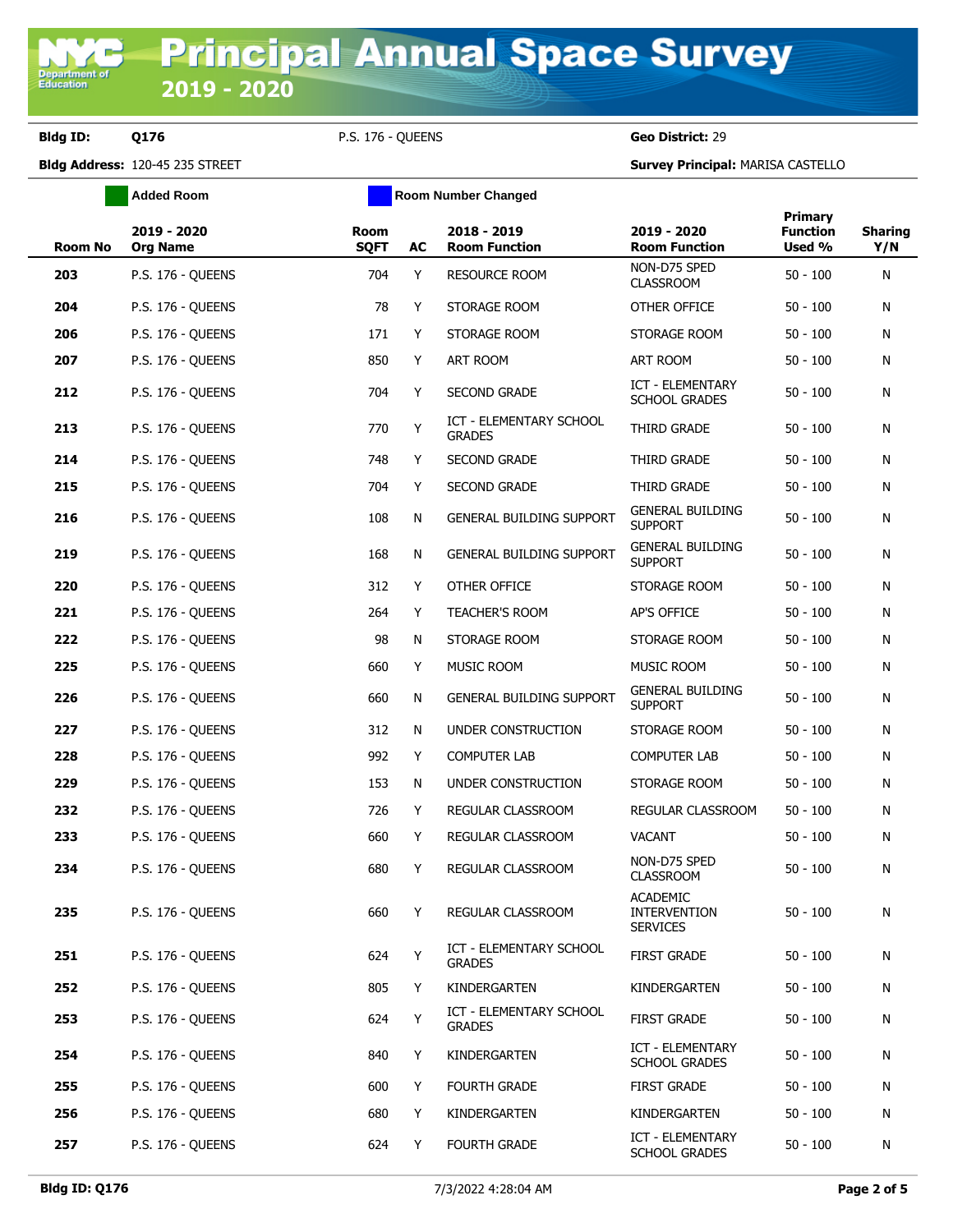**Bldg ID: Q176** P.S. 176 - QUEENS **Geo District:** 29

|                  | <b>Added Room</b>              |                     |    | <b>Room Number Changed</b>          |                                                 |                                             |                       |
|------------------|--------------------------------|---------------------|----|-------------------------------------|-------------------------------------------------|---------------------------------------------|-----------------------|
| Room No          | 2019 - 2020<br><b>Org Name</b> | Room<br><b>SQFT</b> | AC | 2018 - 2019<br><b>Room Function</b> | 2019 - 2020<br><b>Room Function</b>             | <b>Primary</b><br><b>Function</b><br>Used % | <b>Sharing</b><br>Y/N |
| 258              | <b>P.S. 176 - QUEENS</b>       | 924                 | Y  | KINDERGARTEN                        | KINDERGARTEN                                    | $50 - 100$                                  | N                     |
| 259              | <b>P.S. 176 - QUEENS</b>       | 550                 | Y  | FOURTH GRADE                        | COACH'S OFFICE                                  | $50 - 100$                                  | N                     |
| 268              | <b>P.S. 176 - QUEENS</b>       | 120                 | Y  | <b>GENERAL BUILDING SUPPORT</b>     | <b>GENERAL BUILDING</b><br><b>SUPPORT</b>       | 50 - 100                                    | N                     |
| 351              | <b>P.S. 176 - QUEENS</b>       | 625                 | Y  | <b>FIFTH GRADE</b>                  | <b>FIFTH GRADE</b>                              | 50 - 100                                    | N                     |
| 352              | <b>P.S. 176 - OUEENS</b>       | 646                 | Y  | THIRD GRADE                         | <b>FOURTH GRADE</b>                             | 50 - 100                                    | N                     |
| 353              | <b>P.S. 176 - OUEENS</b>       | 624                 | Y  | <b>FIFTH GRADE</b>                  | <b>FIFTH GRADE</b>                              | 50 - 100                                    | N                     |
| 354              | P.S. 176 - QUEENS              | 700                 | Y  | THIRD GRADE                         | <b>FOURTH GRADE</b>                             | 50 - 100                                    | N                     |
| 355              | P.S. 176 - QUEENS              | 576                 | Y  | FIFTH GRADE                         | ICT - ELEMENTARY<br><b>SCHOOL GRADES</b>        | 50 - 100                                    | N                     |
| 356              | <b>P.S. 176 - QUEENS</b>       | 500                 | Y  | THIRD GRADE                         | NON-D75 SPED<br><b>CLASSROOM</b>                | 50 - 100                                    | N                     |
| 357              | <b>P.S. 176 - QUEENS</b>       | 624                 | Y  | <b>FIFTH GRADE</b>                  | <b>ICT - ELEMENTARY</b><br><b>SCHOOL GRADES</b> | 50 - 100                                    | N                     |
| 359              | P.S. 176 - QUEENS              | 624                 | Y  | FIFTH GRADE                         | <b>GUIDANCE OFFICE</b>                          | $50 - 100$                                  | N                     |
| AUD.             | <b>P.S. 176 - QUEENS</b>       | 3876                | N  | AUDITORIUM                          | <b>AUDITORIUM</b>                               | 50 - 100                                    | N                     |
| B1               | <b>P.S. 176 - QUEENS</b>       | 1224                | N  | <b>GENERAL BUILDING SUPPORT</b>     | <b>GENERAL BUILDING</b><br><b>SUPPORT</b>       | $50 - 100$                                  | N                     |
| <b>B20</b>       | <b>P.S. 176 - QUEENS</b>       | 1064                | N  | UNDER CONSTRUCTION                  | OTHER OFFICE                                    | 50 - 100                                    | N                     |
| <b>B21</b>       | <b>P.S. 176 - QUEENS</b>       | 320                 | N  | UNDER CONSTRUCTION                  | OTHER OFFICE                                    | 50 - 100                                    | N                     |
| <b>B22</b>       | <b>P.S. 176 - QUEENS</b>       | 936                 | N  | DANCE ROOM                          | DANCE ROOM                                      | 50 - 100                                    | N                     |
| <b>B23</b>       | <b>P.S. 176 - QUEENS</b>       | 300                 | N  | UNDER CONSTRUCTION                  | STORAGE ROOM                                    | 50 - 100                                    | N                     |
| <b>B24</b>       | <b>P.S. 176 - QUEENS</b>       | 180                 | N  | UNDER CONSTRUCTION                  | <b>UNDER</b><br><b>CONSTRUCTION</b>             | 50 - 100                                    | N                     |
| <b>B25</b>       | <b>P.S. 176 - QUEENS</b>       | 352                 | N  | <b>SPEECH</b>                       | STORAGE ROOM                                    | 50 - 100                                    | N                     |
| <b>B26</b>       | <b>P.S. 176 - QUEENS</b>       | 396                 | N  | MUSIC ROOM                          | MUSIC ROOM                                      | 50 - 100                                    | N                     |
| B27              | <b>P.S. 176 - QUEENS</b>       | 225                 | N  | UNDER CONSTRUCTION                  | <b>UNDER</b><br><b>CONSTRUCTION</b>             | $50 - 100$                                  | N                     |
| <b>B28</b>       | <b>P.S. 176 - QUEENS</b>       | 486                 | N  | UNDER CONSTRUCTION                  | <b>UNDER</b><br><b>CONSTRUCTION</b>             | 50 - 100                                    | N                     |
| <b>B29</b>       | P.S. 176 - QUEENS              | 3552                | N  | UNDER CONSTRUCTION                  | <b>UNDER</b><br>CONSTRUCTION                    | $50 - 100$                                  | N                     |
| B <sub>2</sub> A | P.S. 176 - QUEENS              | 1728                | N  | <b>GENERAL BUILDING SUPPORT</b>     | <b>GENERAL BUILDING</b><br><b>SUPPORT</b>       | $50 - 100$                                  | N                     |
| <b>B31</b>       | P.S. 176 - QUEENS              | 308                 | N  | UNDER CONSTRUCTION                  | <b>UNDER</b><br><b>CONSTRUCTION</b>             | $50 - 100$                                  | N                     |
| <b>B32</b>       | <b>P.S. 176 - OUEENS</b>       | 110                 | Y  | UNDER CONSTRUCTION                  | <b>UNDER</b><br><b>CONSTRUCTION</b>             | $50 - 100$                                  | N                     |
| <b>B33</b>       | P.S. 176 - QUEENS              | 1295                | N  | GENERAL BUILDING SUPPORT            | <b>GENERAL BUILDING</b><br><b>SUPPORT</b>       | $50 - 100$                                  | N                     |
| <b>B34</b>       | <b>P.S. 176 - QUEENS</b>       | 180                 | N  | UNDER CONSTRUCTION                  | <b>UNDER</b><br>CONSTRUCTION                    | $50 - 100$                                  | N                     |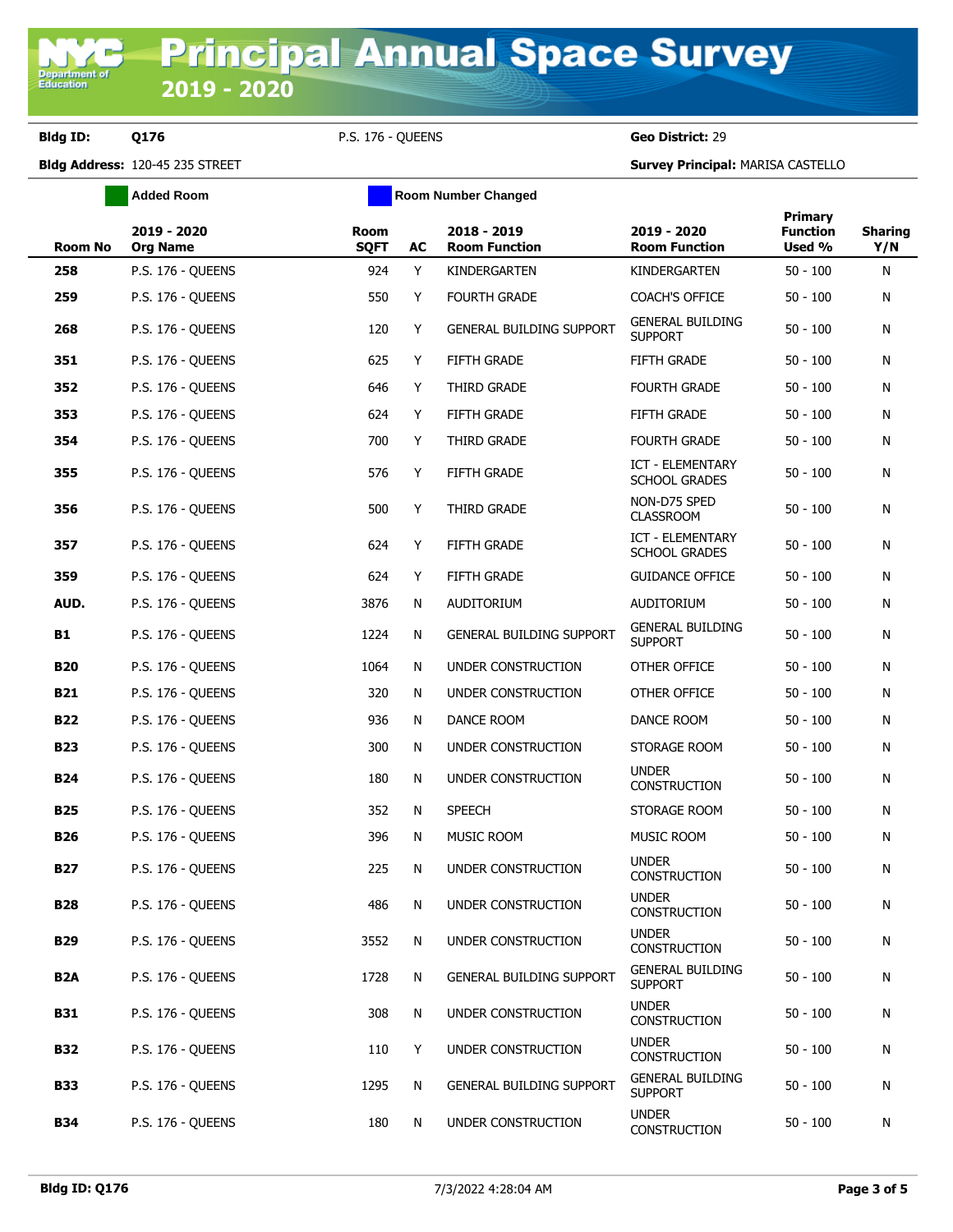## **Bldg ID: Q176** P.S. 176 - QUEENS **Geo District:** 29

**Department o**<br>Education

| <b>Added Room</b>                                       |                                                                                                                                                                                              |                     |    | <b>Room Number Changed</b>          |                                           |                                      |                       |
|---------------------------------------------------------|----------------------------------------------------------------------------------------------------------------------------------------------------------------------------------------------|---------------------|----|-------------------------------------|-------------------------------------------|--------------------------------------|-----------------------|
| <b>Room No</b>                                          | 2019 - 2020<br><b>Org Name</b>                                                                                                                                                               | Room<br><b>SQFT</b> | AC | 2018 - 2019<br><b>Room Function</b> | 2019 - 2020<br><b>Room Function</b>       | Primary<br><b>Function</b><br>Used % | <b>Sharing</b><br>Y/N |
| <b>B4</b>                                               | <b>P.S. 176 - OUEENS</b>                                                                                                                                                                     | 440                 | N  | UNDER CONSTRUCTION                  | <b>UNDER</b><br><b>CONSTRUCTION</b>       | $50 - 100$                           | N                     |
| <b>B5</b>                                               | <b>P.S. 176 - OUEENS</b>                                                                                                                                                                     | 644                 | N  | UNDER CONSTRUCTION                  | <b>UNDER</b><br><b>CONSTRUCTION</b>       | $50 - 100$                           | N                     |
| <b>B6</b>                                               | <b>P.S. 176 - OUEENS</b>                                                                                                                                                                     | 616                 | N  | UNDER CONSTRUCTION                  | <b>UNDER</b><br><b>CONSTRUCTION</b>       | $50 - 100$                           | N                     |
| <b>BR</b>                                               | <b>P.S. 176 - OUEENS</b>                                                                                                                                                                     | 2793                | N  | <b>GENERAL BUILDING SUPPORT</b>     | <b>GENERAL BUILDING</b><br><b>SUPPORT</b> | $50 - 100$                           | N                     |
| <b>CAF</b>                                              | <b>P.S. 176 - OUEENS</b>                                                                                                                                                                     | 2255                | Y  | STUDENT CAFETERIA                   | STUDENT CAFETERIA                         | $50 - 100$                           | N                     |
| GYM.                                                    | <b>P.S. 176 - OUEENS</b>                                                                                                                                                                     | 3960                | N  | <b>GYMNASIUM</b>                    | <b>GYMNASIUM</b>                          | $50 - 100$                           | N                     |
| <b>KITCHEN</b>                                          | <b>P.S. 176 - OUEENS</b>                                                                                                                                                                     | 495                 | N  | <b>KITCHEN</b>                      | <b>KITCHEN</b>                            | $50 - 100$                           | N                     |
| 223                                                     | THE CHILD CENTER OF NEW YORK<br>- QUEENS                                                                                                                                                     | 693                 | Y  |                                     | OTHER OFFICE                              |                                      | N                     |
|                                                         | How many hallway bathrooms for students are there in your building?                                                                                                                          |                     | 8  |                                     |                                           |                                      |                       |
|                                                         | Are any of the student bathrooms being shared by multiple schools?                                                                                                                           |                     |    | N                                   |                                           |                                      |                       |
|                                                         | Are all the student bathrooms open throughout the day?                                                                                                                                       |                     |    |                                     |                                           | Y                                    |                       |
|                                                         | Please identify the number of non-instructional spaces, not reported above, being used for<br>instructional purposes, academic intervention services, or therapeutic or counseling services: |                     |    |                                     |                                           |                                      |                       |
| Are any of those non-instructional spaces being shared? |                                                                                                                                                                                              |                     |    |                                     |                                           | N                                    |                       |